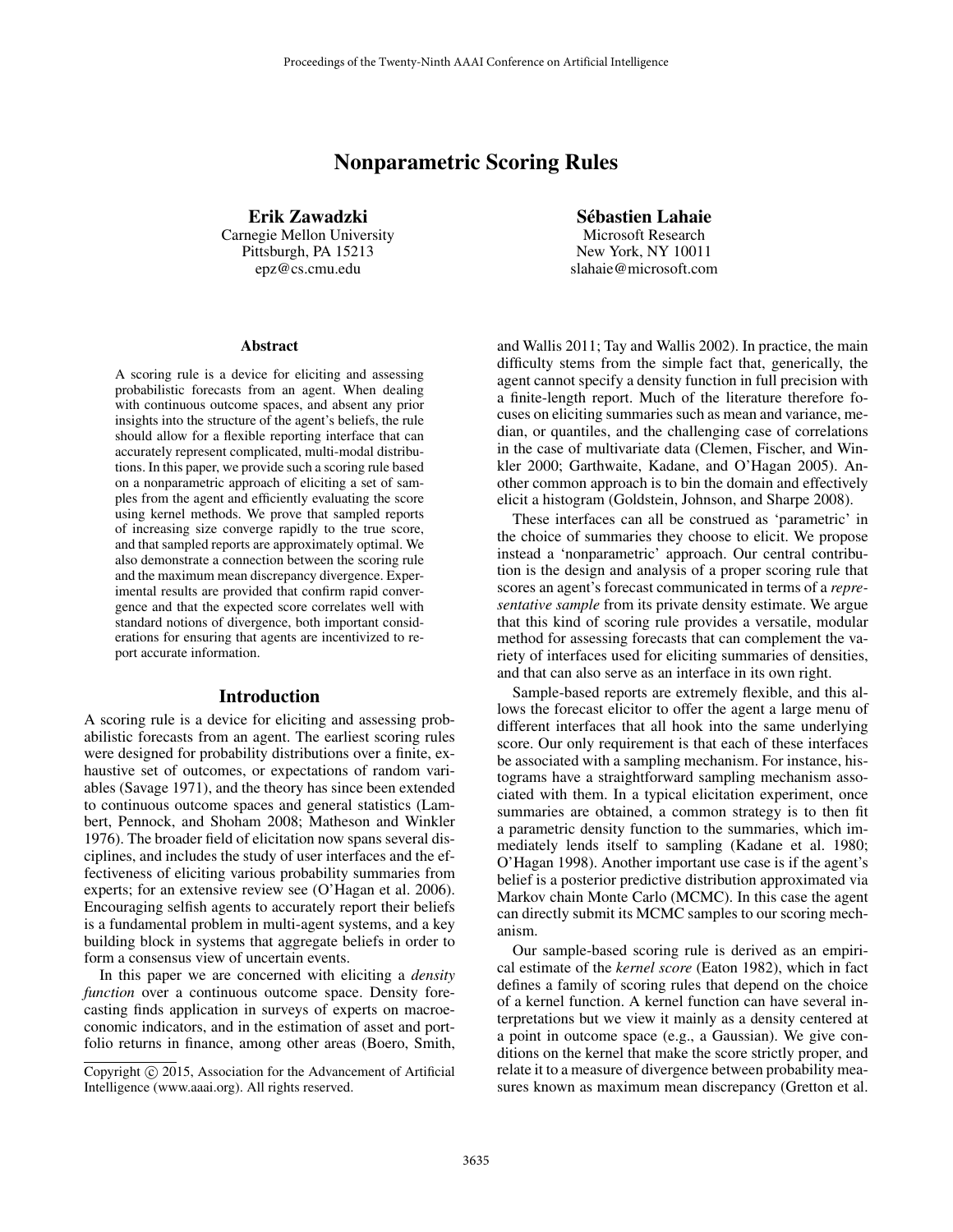2006). In terms of the direct sampling interface, the choice of representative sample to report is in principle a nontrivial optimization. Our main incentive results show that simple random sampling is an approximately optimal strategy. We also show how to calibrate a per-sample reporting fee to control the size of the agent's reported set of samples.

We conducted experiments to investigate the empirical properties of the sample-based kernel score. Two experiments are described. The first investigates how rapidly the score converges as the reported set of samples increases in size. The experiment confirms our theoretical result that convergence is rapid and reliable. Our second experiment investigates the incentive properties of the sample-based method. We found that the kernel-based score does a better job of awarding high scores to accurate predictions than an alternative score based on histograms. Moreover, we found that a subsampled version of the sample-based kernel score achieved nearly the same performance as the original variant, but had a better asymptotic run time.

Scoring rules can serve as a basis for a variety of multiagent elicitation and aggregation procedures. In the area of multi-agent systems, scoring rules have been applied to demand prediction for energy resource planning (Robu et al. 2012; Rose, Rogers, and Gerding 2012), and in the context of distributed information systems (Papakonstantinou et al. 2011). In the final section of the paper we discuss how our scoring rule could form the basis of aggregation procedures such as market scoring rules, wagering and escrow mechanisms, and cost-function based prediction markets.

### Background

We consider probabilistic forecasts over a sample space  $\Omega$ . Formally, let  $\Omega$  be a compact metric space with an associated Borel σ-algebra of events. A *probabilistic forecast* corresponds to a probability measure on  $\Omega$ . We restrict our attention to forecasts that are absolutely continuous with respect to a  $\sigma$ -finite reference measure  $\nu$  so that they have probability densities. Throughout the paper it is understood that densities and their integrals (including expectations) are taken with respect to  $\nu$ .

As an example the sample space could be a box in  $\mathbb{R}^n$  with the standard Euclidean metric and Lebesgue as the reference measure. Our setting and results also apply to finite (perhaps exponentially large) outcome spaces with the counting measure, but we will focus on continuous sample spaces in our motivation and experiments.

Forecasts can be evaluated by means of a scoring rule, which intuitively assesses how well a forecast agrees with the eventual outcome. An agent seeks to report a forecast that maximizes its expected score. Let  $P$  be a class of probability measures on Ω. Formally, a *scoring rule* is a realvalued function  $S : \mathcal{P} \times \Omega \to \mathbb{R}$  such that for all  $P, Q \in \mathcal{P}$ , the score  $S(P, \cdot)$  is integrable with respect to Q.

Following several authors we overload the scoring rule notation and write

$$
S(P,Q) = \mathbb{E}_{\omega \sim Q} S(P,\omega)
$$

to denote the expected score of probabilistic forecast  $P$  under belief Q. A scoring rule S is *proper* relative to the class

of probability measures P if for all  $P, Q \in \mathcal{P}$  we have  $S(Q, Q) \geq S(P, Q)$ . The score is *strictly proper* if the inequality is strict whenever  $P \neq Q$ . Proper scoring rules are important from an elicitation standpoint because they incentivize an agent to truthfully report its subjective distribution. Two prominent examples of scoring rules are the quadratic score and the logarithmic score.

**Def. 1 (Quadratic score).** *For any*  $P \in \mathcal{P}$  *with density p its* quadratic score *is*

$$
S_Q(P,\omega) = p(\omega) - \frac{1}{2} ||p||_2^2.
$$
 (1)

**Def. 2 (Logarithmic score).** *For any*  $P \in \mathcal{P}$  *with density*  $p$ *its* logarithmic score *is*

$$
S_L(P,\omega) = \log p(\omega). \tag{2}
$$

Both of these scores are proper scores for restricted classes of probability measures (Gneiting and Raftery 2007). The quadratic score is strictly proper with respect to measures with square-integrable densities, and the log score is strictly proper with respect to integrable densities (recall, this means integrable with respect to  $\nu$ ).

Proper scores are closely related to statistical notions of *divergence* (Dawid 1998). Given a strictly proper scoring rule S, define

$$
d(P, Q) = S(Q, Q) - S(P, Q),
$$
 (3)

which yields a non-negative, possibly asymmetric function such that  $d(P,Q) = 0$  if and only if  $P = Q$ . This can be viewed as a 'distance' between measures. In particular, the quadratic score induces the squared  $\mathcal{L}_2$  divergence, and the log score induces the Kullback-Leibler divergence.

Our work is motivated by the fact that in practice an agent may not be able to communicate its belief with full accuracy over a continuous outcome space, and will necessarily have to resort to some finite-length report. We consider reports that take the form of representative samples  $X = \{x_1, \ldots, x_m\}$ . One approach to scoring such a report would be for the center to first infer a probability density from the sample, and then apply a proper score such as (1) or (2) to the density. For a generic inference procedure the difficulty is in understanding how this incentivizes the agent to form its reported sample, both in terms of its size and the choice of data points. For certain scoring rules, this approach may also be more computationally intensive than necessary—for instance, the log score (2) only requires a probabilistic inference at the realized outcome, not over the entire sample space.

We will see that our nonparametric approach addresses both the incentive and computation concerns, but it can nevertheless be construed as an (implicit) application of an inference procedure followed by scoring. The inference procedure is kernel density estimation, a standard workhorse of nonparametric statistics. Let  $K : \Omega \times \Omega \to \mathbb{R}$  be a symmetric *kernel* function over the sample space such that  $K(\omega, \cdot)$ integrates to 1 for all  $\omega \in \Omega$ . Given a sample X, the *kernel density estimate* (KDE) is defined as the average kernel value for the sample points:

$$
p_{K,X}(\omega) = \frac{1}{m} \sum_{i=1}^{m} K(x_i, \omega).
$$
 (4)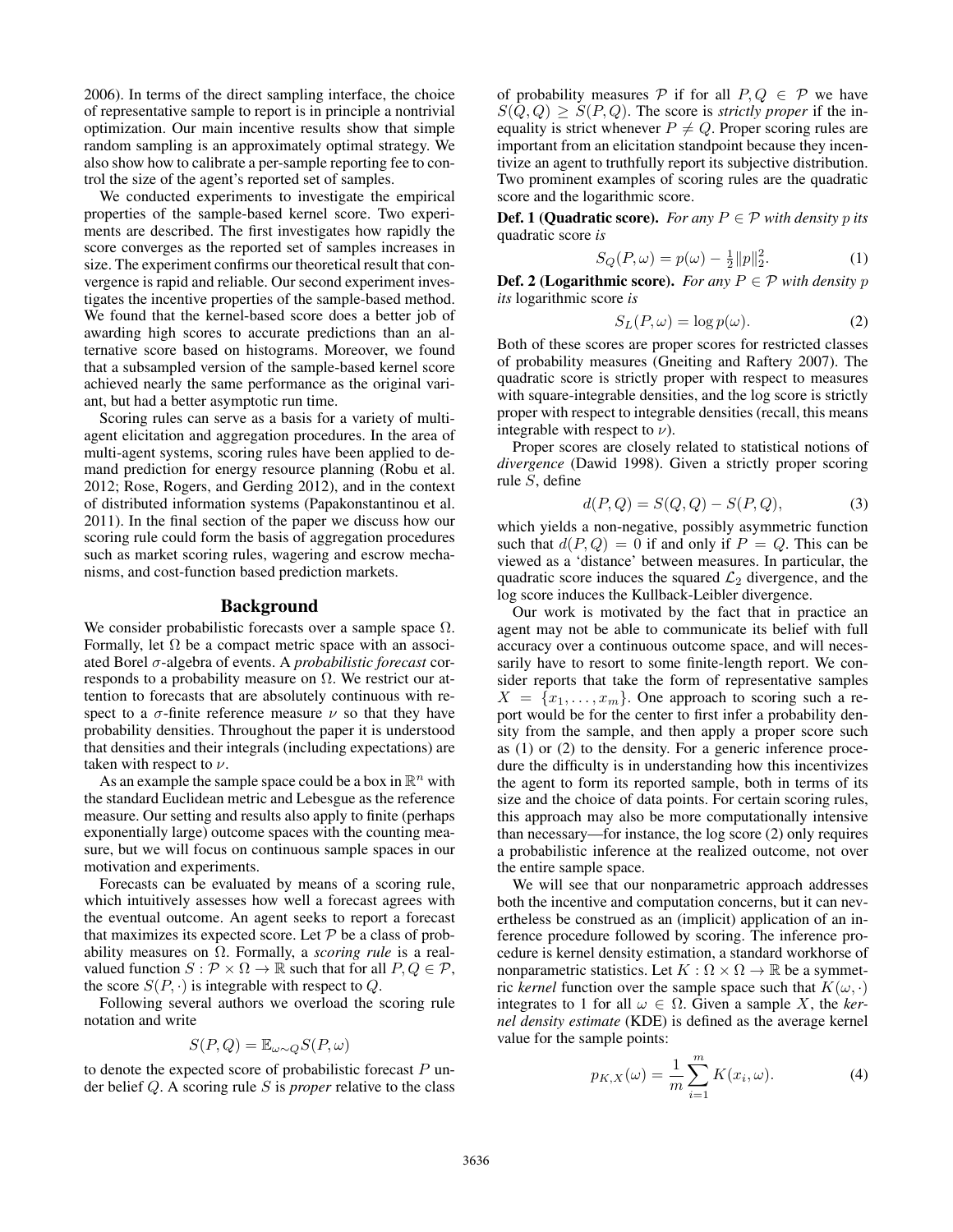The KDE can be seen as 'smoothing' the empirical measure of the sample

$$
\hat{P}_X(E) = \frac{1}{m} \sum_{i=1}^{m} \mathbb{I}[x_i \in E]
$$
 (5)

to form a smooth density estimate; here  $E \subset \Omega$  is an event and  $\mathbb{I}$  is the 0-1 truth predicate. See (Wand and Jones 1995) for a standard reference on KDE.

We specifically make use of *positive definite* (p.d.) kernels, drawing on work in machine learning that uses such kernels for nonparametric comparison of probability distributions (Smola et al. 2007; Sriperumbudur et al. 2010). A kernel is p.d. if, given any sample  $\{x_1, \ldots, x_m\}$ , the matrix formed from the entries  $K(x_i, x_j)$  is positive definite. Associated with a p.d. kernel  $K$  is a reproducing kernel Hilbert space (RKHS) of functions over  $\Omega$ , denoted  $\mathcal{H}_K$ . The RKHS has a reproducing property in the sense that  $K(x, \cdot) \in \mathcal{H}_K$  for each  $x \in \Omega$  and the inner product satisfies  $\langle f, K(x, \cdot) \rangle = f(x)$  for each  $f \in \mathcal{H}_K$ . It is common to view  $\phi(x) \equiv K(x, \cdot)$  as a 'feature map' sending x to a (possibly infinite-dimensional) vector of features  $\phi(x)$ . We refer to (Schölkopf and Smola 2002) for a comprehensive treatment of kernel methods.

#### **Theory**

In this section we develop the ideas leading to our samplebased scoring rule and examine its incentive properties. A p.d. kernel can be used to directly define a proper scoring rule called the *kernel score* (Eaton 1982; Gneiting and Raftery 2007).

**Def. 3 (Kernel score).** *For p.d. kernel K on*  $\Omega \times \Omega$  *and any probability measure*  $P \in \mathcal{P}$ *, the* kernel score *is* 

$$
S_K(P,\omega) = \mathbb{E}_{x \sim P} K(x,\omega) - \frac{1}{2} \mathbb{E}_{x,x' \sim P} K(x,x').
$$
 (6)

The kernel score can be represented concisely via innerproducts in the RKHS  $\mathcal{H}_K$  associated with K using the mean map  $\mu$  :  $\mathcal{P} \rightarrow \mathcal{H}_K$ . This function  $\mu$  maps probability measures P to *expected evaluation functions*—these are elements of  $\mathcal{H}_K$  such that, for any f in  $\mathcal{H}_K$ ,  $\mathbb{E}_P f(x) =$  $\langle \mu[P], f \rangle$ . The mean map exists for P if  $\mathbb{E}_{x,x'\sim P}K(x, x')$  <  $\infty$  (Borgwardt et al. 2006). With this notation the kernel score can be rewritten as

$$
S_K(P,\omega) = \langle \mu[P], \phi(\omega) \rangle - \frac{1}{2} \langle \mu[P], \mu[P] \rangle. \tag{7}
$$

Like other scoring rules this gives rise to a divergence: in this case a particular squared *maximum mean discrepancy* (Gretton et al. 2006).

**Def. 4.** Let F be a class of functions  $f : \Omega \to \mathbb{R}$ , and *let* P, Q *be probability measures on* Ω*. The* maximum mean discrepancy (MMD) *is*

$$
\text{MMD}[\mathcal{F}, P, Q] = \sup_{f \in \mathcal{F}} \mathbb{E}_P[f(x)] - \mathbb{E}_Q[f(y)].
$$

This definition of distance makes intuitive sense:  $P = Q$  if and only if  $\mathbb{E}_P f(x) = \mathbb{E}_Q f(x)$  for all  $f \in \mathcal{F}$ . The MMD finds a 'witness function'  $f$  that highlights the difference between  $P$  and  $Q$ .

The connection between the kernel score and the MMD becomes apparent from (7).

Lem. 1. *The divergence associated with the kernel score is the squared MMD based on B, the unit ball in*  $\mathcal{H}_K$ .

*Proof.* Let 
$$
\mathcal{B} = \{f : ||f||_{\mathcal{H}_K} \le 1\}
$$
.  
\n
$$
d_K(P,Q) = S_K(P,P) - S_K(Q,P)
$$
\n
$$
= \frac{1}{2} \langle \mu[P], \mu[P] \rangle - \langle \mu[P], \mu[Q] \rangle + \frac{1}{2} \langle \mu[Q], \mu[Q] \rangle
$$
\n
$$
= \frac{1}{2} ||\mu[P] - \mu[Q]||_{\mathcal{H}_K}^2
$$
\n
$$
= \frac{1}{2} \text{MMD}^2[\mathcal{B}, P, Q].
$$

The final line follows from (Borgwardt et al. 2006).  $\Box$ 

We see from (3) that a proper scoring rule incentivizes the agent to minimize the associated divergence to its subjective distribution. If the reporting interface does not allow the agent to exactly describe its belief (e.g., an interface based on summaries or intervals), then Lemma 1 implies that the agent will report the closest permissible density according to MMD. This shows that the kernel score is *effective* in the sense of Friedman (1983): the expected score is a strictly decreasing function of the distance between reported and subjective distributions, in the RKHS metric.

Lemma 1 also allows us extend Theorem 4 from Gneiting and Raftery (2007) to identify conditions under which the kernel scoring rule is *strictly* proper. A kernel K is *universal* if its RKHS is dense in  $C(\Omega)$ , the set of continuous real functions on  $\Omega$  (Steinwart 2002). Gaussian and Laplace radial basis functions are both universal, for instance.

Prop. 1. *The kernel score associated with p.d.* K *is strictly proper for the class of probability measures*  $P_0$  *where*  $\mathbb{E}_{x,x'\sim P} K(x,x') < \infty$  *if* K *is universal.* 

The key property that makes the kernel score appealing is that it can be estimated using m samples  $X = \{x_1, \ldots, x_m\}$ drawn from P. The empirical estimate of (6) leads to our proposed scoring rule for a reported sample from the agent.

**Def. 5 (Sample score).** *For a p.d. kernel* K *on*  $\Omega \times \Omega$  *and any finite sample*  $X \in \Omega^m$   $(m > 0)$ *, the sample score is* 

$$
\hat{S}_K(X,\omega) = \frac{1}{m} \sum_{i=1}^m K(x_i,\omega) - \frac{1}{2m^2} \sum_{i,j=1}^m K(x_i,x_j). \tag{8}
$$

Using properties of RKHS, one can confirm that this estimator is exactly the quadratic score applied to (4), the KDE base on the samples. Note also that  $S_K(X,\omega)$  =  $S_K(\hat{P}_X,\omega)$ , meaning that the kernel score is implicitly doing KDE, but density estimation is not needed as an intermediate step in order to evaluate the score.

The main properties of the sample score stem from the fact that the estimate (8) converges quickly to the kernel score.

**Lem. 2.** Let K be a p.d. kernel with  $K(\omega, \omega) \leq \kappa$  for all  $\omega \in \Omega$ *. For any probability measure*  $P \in \mathcal{P}$ *, unit ball*  $\mathcal{B} \subset$  $\mathcal{H}_K$  *and any set*  $X = \{x_1, \ldots, x_m\}$  *drawn i.i.d. from P,* 

$$
\text{MMD}_{b}^{2}[\mathcal{B}, P, X] = \sup_{f \in \mathcal{B}} \left| \mathbb{E}_{P}[f(x)] - \frac{1}{m} \sum_{i=1}^{m} f(x_{i}) \right|^{2} > \epsilon
$$

*with probability at most*  $\delta = 2 \exp(-m\epsilon/2\kappa)$ .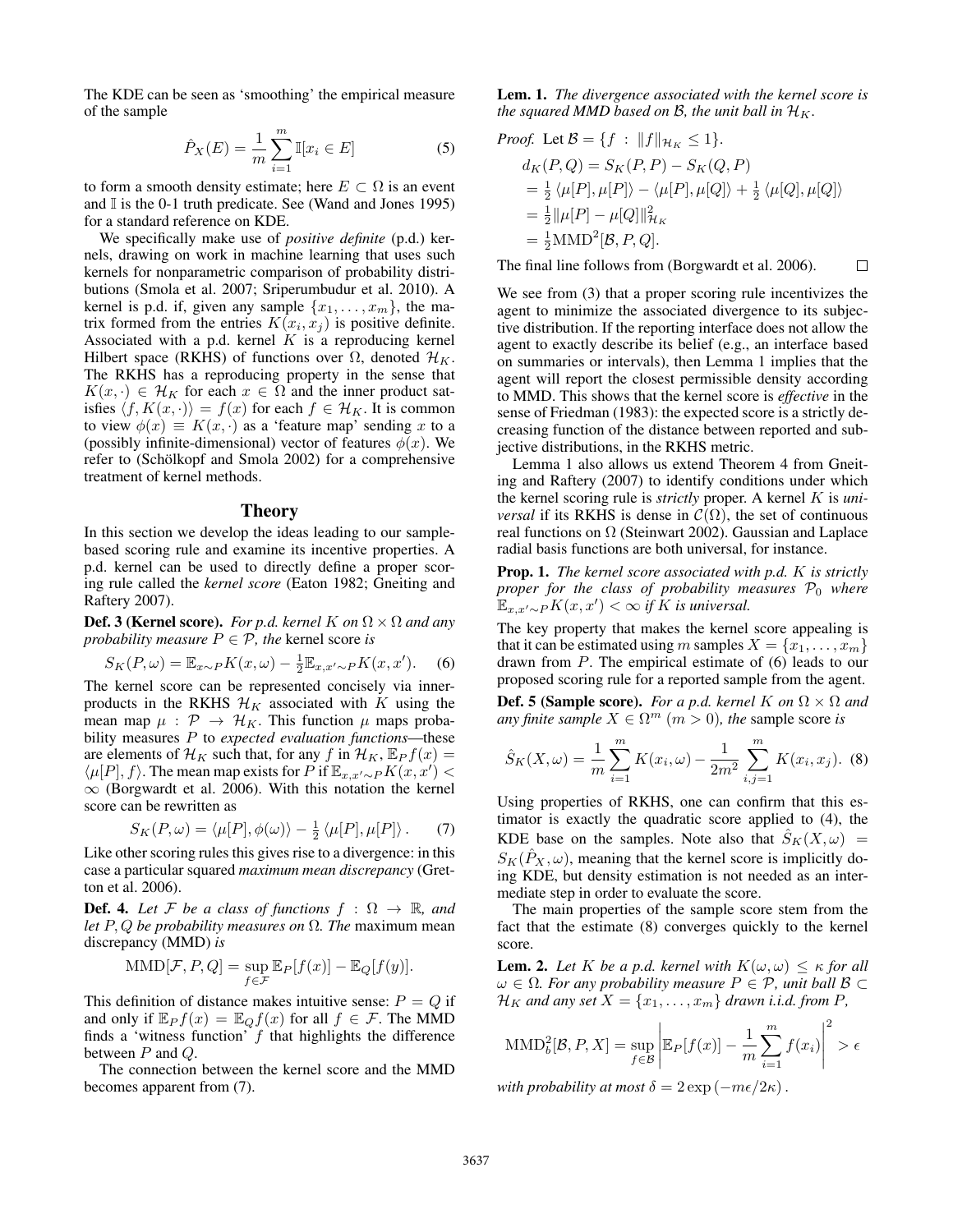*Proof sketch.* The kernel is bounded; changing a single sample has a bounded effect on the MMD. Therefore, we apply McDiarmid's inequality to obtain the stated bound. П

**Thm. 1.** *For any probability measure*  $P \in \mathcal{P}$ *, and set of m samples* X,  $S_K(P, P) - \hat{S}_K(X, P) > \epsilon$  with probability at  $most \delta = \exp(-m\epsilon/2\kappa)$ .

*Proof.* Let  $\phi(x) = K(x, \cdot) \in \mathcal{H}_K$  be the point evaluation function. The mean map embedding for  $\hat{P}_X$  is  $\frac{1}{m} \sum_i^m \phi(x_i)$ .

$$
|S_K(P, P) - \hat{S}_K(X, P)| = \frac{1}{2} \left\| \mu[p] - \frac{1}{m} \sum_{i}^{m} \phi(x_i) \right\|_{\mathcal{H}_K}^2
$$
  
=  $\frac{1}{2} \text{MMD}_b^2[\mathcal{B}, P, X].$ 

Result follows from Lem. 2.

$$
\square
$$

This result is useful for reasoning about the agent's incentives. If sampling is free—there are no costs associated with it—then a rational strategy for an agent is to sample from its belief. This is a consequence of the above convergence and the fact that the kernel score is strictly proper. Unfortunately, for general  $P$  there will always be an incentive to add an additional sample to the report. We would like to encourage reports of manageable (and certainly finite) size.

Suppose that there is a cost  $\tau > 0$  for reporting a data point, leading to the score

$$
\tilde{S}_K(X, P) = \hat{S}_K(X, P) - \tau |X|.
$$

The cost may stem from exogenous introspective costs associated with sampling, an endogenous per-sample fee levied by the center, or a combination thereof. The addition of  $\tau$ distorts the scoring rule and muddies the incentive story; there might now be some alternative report that does better than straightforward sampling.

If  $\tau$  is small relative to  $S(P, P)$  then we expect that the principal effect will be as a sparsifying 'regularizer' that induces the agent to submit a finite-sample report. We justify this claim in the next two results. We first show that Thm. 1 bounds the marginal benefit of reporting  $m+1$  samples over m samples *ex-ante*—prior to the revelation of either agent belief or particular sample points.

**Thm. 2.** *If the cost per sample is*  $\tau$ *, then with probability at least* 1 − δ *a rational agent will not report more than*  $(2\kappa/\tau) \log(2/\delta)$  *samples.* 

*Proof.* Let  $n > m$ ,  $X \sim P^m$ , and  $Y \sim P^n$ . The larger report Y is preferred if

$$
\tilde{S}(X, P) < \tilde{S}(Y, P) \\
\Rightarrow \tau < \hat{S}(Y, P) - \hat{S}(X, P) \le S(P, P) - \hat{S}(X, P)
$$

From Thm. 1,  $|S(P, P) - \hat{S}(X, P)|$  is more extreme than  $\tau$ with probability less than  $\delta$  if  $m \geq 2\kappa/\tau \log(2/\delta)$ . Therefore, with probability at least  $1-\delta$  the difference is less than or equal to  $\tau$ , so  $\tilde{S}(X, P) \ge \tilde{S}(Y, P)$ .  $\Box$ 

Since this bound does not use any prior information about  $P$ , the result can be used by the center prior to interaction with the agent to roughly calibrate transaction costs and obtain appropriately sized reports.

Finally, we justify our focus on sampling by the fact that it is a good strategy when costs are small. This follows from Prop. 1 when  $\tau = 0$ , and from Thm. 1 when  $\tau > 0$ .

**Cor. 1.** Let 
$$
X \sim P^m
$$
 where  $m > 0$ . Then  
\n
$$
\sup_{Y \in \Omega^m} \tilde{S}_K(Y, P) - \tilde{S}_K(X, P) \le \epsilon
$$

*with probability at least*  $1 - 2 \exp(-\epsilon m/2\kappa)$ .

For large reports the above corollary states that an optimal choice of Y will not be much better than reporting  $|Y|$ i.i.d. samples, while potentially being much more difficult to figure out. On the other hand, the bound will be weak if there is a small report  $Y$  that attains a sample score close to  $S_K(P, P)$ . However, in this regime it becomes easier for the agent to find an optimal representative sample, and we are not as concerned with providing an alternative approximately optimal strategy. Recall that in any case an optimal report will minimize the MMD to the agent's true belief.

#### Experiments

Our experiments fall into two main categories: characterizing kernel score convergence and establishing the quality of the kernel score by comparing it to  $\mathcal{L}_2$  divergence. These experiments were repeated in  $D = 1, 2, 3$  dimensions to indicated scaling behavior.

We used the Gaussian radial basis function (RBF) kernel for the kernel score. Our benchmark was to uniformly bin samples in  $[-1, 1]^D$ , and use the standard quadratic score on the resulting piecewise constant function. We also evaluated a 'stochastic' version of the kernel score that subsampled  $5m$  of the  $m^2$  elements from the summation in (8). This is an asymptotically faster version of the kernel score that does not have a  $\Theta(m^2)$  dependence on the number of samples.

Our experiments require a way to generate a distribution P for the ground truth of an event and a distribution Q for the agent's beliefs. We generate  $P$  and  $Q$  independently from the same distribution of distributions. We used a mixture of between five and ten isotropic Laplace densities with bandwidth 0.05. Centers for the individual Laplace densities were located in  $[-1, 1]^D$  uniformly at random, and had weights drawn uniformly from [0, 1]. The Laplace density was used because the Gaussian RBF kernel is not a 'perfect fit' for it—the Gaussian is too smooth and its tails are too light. A synthetic distribution was used in part to remain agnostic to particular applications, and in part because current surveys of density forecasts appear to be limited to one-dimensional binned reports (Boero, Smith, and Wallis 2011, for example). The nonparametric approach advocated in this paper could allow experts to submit more sophisticated forecasts.

Our primary interest is how scores motivate an agent to reveal information. Therefore we are agnostic to affine transformations of the score. The score  $S(P, \omega)$  is equivalent to  $aS(P, \omega) + b$  for any  $a > 0$  and b in terms of incentives. Because of this, we avoided evaluating experiments using metrics that distinguished between equivalent scores.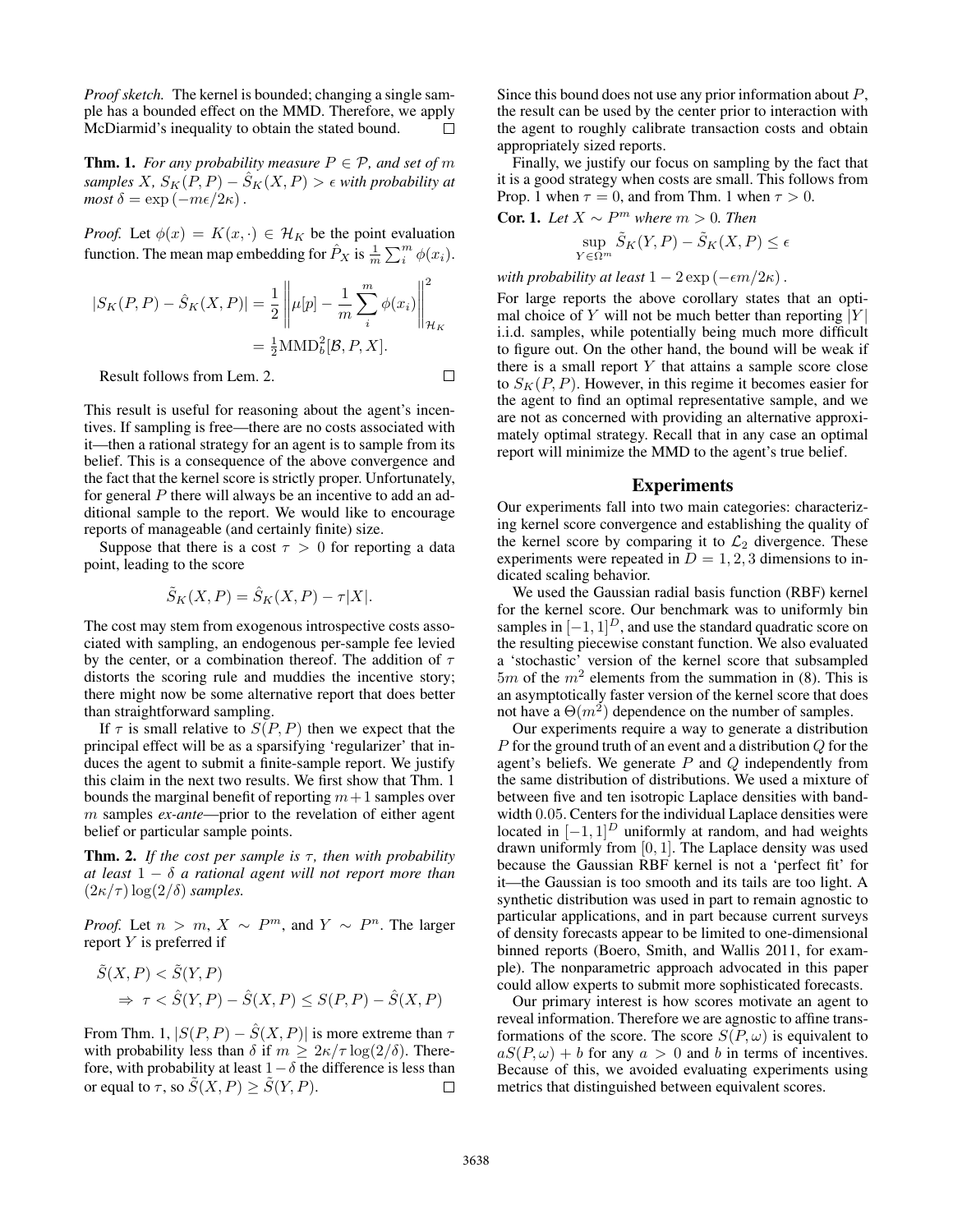

Figure 1: Convergence in median log absolute error, as a function of sample size in 3D. Thin lines indicate the 25%- 75% interquartile range. Kernel bandwidth was 0.25, binning used  $\frac{1}{4}$ <sup>3</sup> bins.

All experiments were coded in MATLAB, and run on a 3.40GHz i5-3570K with 8GB RAM.

#### **Convergence**

In this set of experiments we measured the convergence of kernel and binned scores  $\hat{S}(X, P)$  for  $X \sim P^m$  to their true value as the number of samples  $m = |X|$  increased. We incrementally generated  $N = 100$  different Laplace mixtures  $(P_1, \ldots, P_N)$ . For each  $P_i$ , we ran  $M = 250$  test instances. Each instance  $j \leq M$  consisted of generating two  $m = 10,000$  sample sets  $X_{i,j}, X'_{i,j} \sim P_i^m$ . For each instance the agent reported a prefix of  $k$  elements of  $X_{i,j}$  and was evaluated against the set  $X'_{i,j}$ . We tracked the absolute error between the scores for the prefixes and the scores for reporting the full sample:

AbsError
$$
(i, j) = \left| \hat{S}(X_{i,j}, X'_{i,j}) - \hat{S}(X^{(1:k)}_{i,j}, X'_{i,j}) \right|.
$$

We used absolute error rather than relative error because of our indifference to affine transformation.

Both scoring rules converged rapidly and reliably. Figure 1 shows convergence for one of the  $N$  distributions, and is representative of the convergence that we saw in the other distributions. Again, due to our indifference to affine transformation, the y-intercept is unimportant.<sup>1</sup> We are primarily concerned with the slope of the convergence.

For most instances both scores exhibited similar linear rates of convergence. Least-square fitting in log-space showed that binned scoring had a slope of  $-1.18$ , while kernel scoring had a slope of −1.21. The linear convergence for the kernel series was anticipated by Thm. 1. Figure 1 also shows that the stochastic variant of the kernel score also converged reliably, but at a noticeably slower rate; least-square fitting found a slope of  $-0.78$ .



Figure 2: How score correlates with  $\mathcal{L}_2$  divergence.

These convergence plots also give an empirical way of calibrating per-sample costs for a particular distribution. For example, based on these experiments, a per-sample cost of 0.014 will prevent roughly 90% of agents from reporting more than 1000 samples to the kernel scoring rule.

#### Incentive Properties

The next set of experiments explored how the scores rewarded accurate beliefs. We want beliefs that are closer to the ground truth to obtain higher scores.

We investigated this by generating  $N = 160$  Laplace mixtures  $(P_1, \ldots, P_N)$  to serve as our true distributions, and for each distribution instance  $P_i$  generating another  $M = 250$ mixtures  $(Q_{i,1}, \ldots, Q_{i,M})$  for agent beliefs. Since both the binned and kernel scores are based on the quadratic score, we used squared  $\mathcal{L}_2$  distance (evaluated numerically) to measure the divergence between the ground truth and the various beliefs mixtures. For each belief instance  $Q_{i,j}$  we evaluated the sampled kernel score and binned score using a  $m_1 = 1500$  sample report  $X_{i,j} \sim Q_{i,j}^{m_1}$  and a  $m_2 = 10,000$ sample evaluation set  $Y_{i,j} \sim P_i^{m_2}$ . The setting of  $m_1 =$ 1500 was intended to represent a moderately sized report.

Each belief instance  $Q_{i,j}$  generated an ordered triple  $(BS_{i,j}, KS_{i,j}, D_{i,j})$  of binned score, kernel score and divergence. Figure 2 shows a scatter plot of the pairs  $(D_{i,j}, BS_{i,j})$ and  $(D_{i,j}, KS_{i,j})$  for a particular ground truth distribution.. Visually, the kernel score correlates better with divergence.

For each triple we examined how often worse beliefs (with respect to divergence) obtained higher scores. We called this metric *unfairness*. For the kernel score unfairness is defined as:

$$
\text{Unfair}_{KS}(j|i) = \frac{\sum_{k} \mathbb{I}[(KS_{i,k} > KS_{i,j}) \wedge (D_{i,k} > D_{i,j})]}{\sum_{k} \mathbb{I}[D_{i,k} > D_{i,j}]}.
$$

Unfair $_{BS}$  can be defined similarly for the binned score. These capture situations where the incentives are opposite to what one would expect. One way of aggregating unfairness over multiple belief instances is to report the *area under*

<sup>&</sup>lt;sup>1</sup>In fact, scores were scaled to tease apart the series and make Figure 1 visually clearer.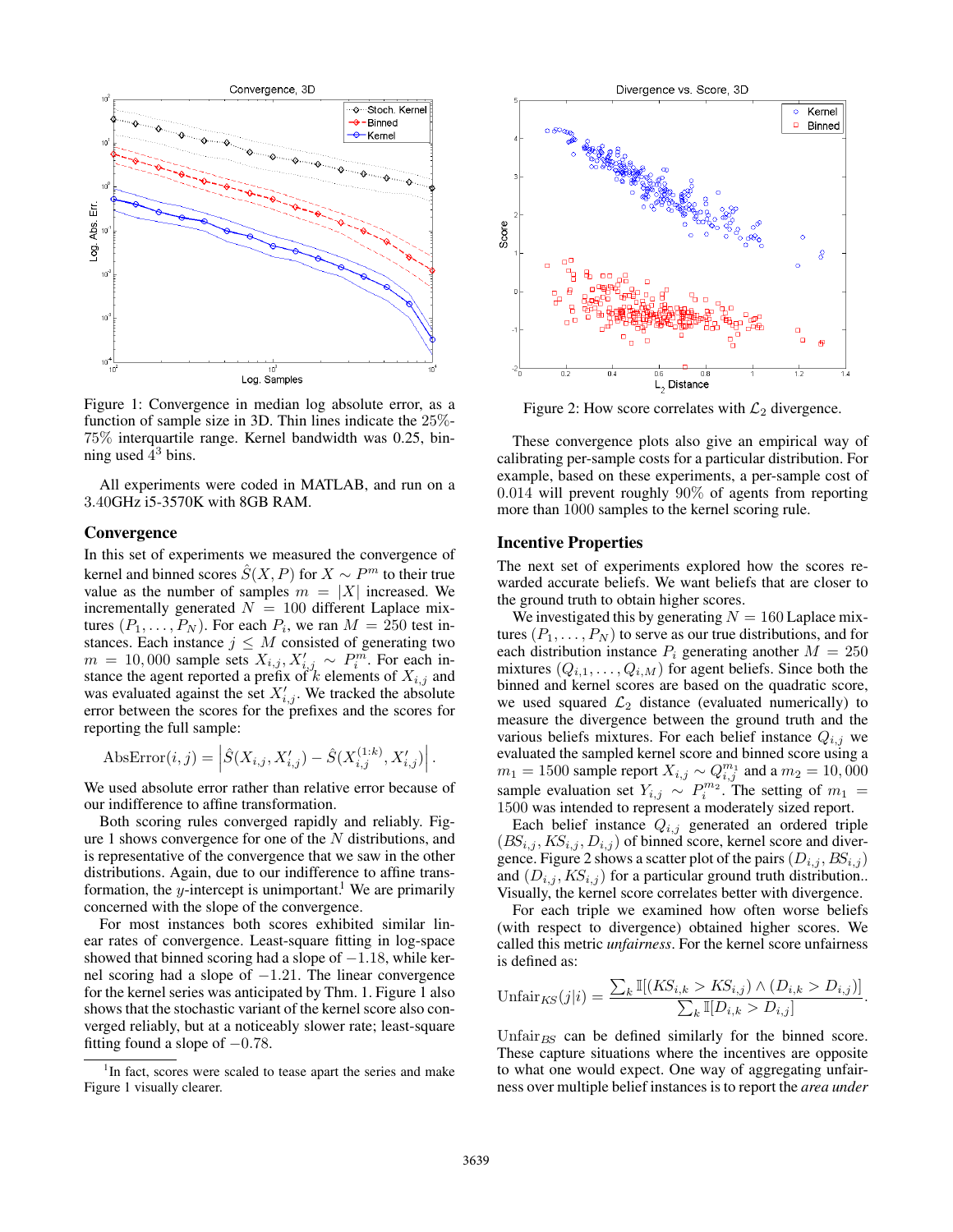

Figure 3: Box and whisker plot for AUUC for each dimension, alternating score type.

*the unfairness CDF* (AUUC). The AUUC is 1 if the score is never unfair with respect to the divergence, and about 0.5 if the score is random. We also examined Kendall's  $\tau$  which is a more standard rank correlation coefficient.

The quality of the binned score—both in terms of AUUC and Kendall's  $\tau$ —depended strongly on the number of bins used. The settings used in this experiment were found through an initial set of calibration experiments. In 1D roughly  $45$  bins seemed reasonable, whereas  $6<sup>2</sup>$  bins was the best in 2D, and  $4<sup>3</sup>$  bins was the best in three dimensions. The quality of the kernel score was less sensitive to bandwidth. Experiments indicated that a bandwidth between 0.1 and 0.7 seemed reasonable for all three dimensions, with a slight benefit to broader kernels in 3D. We used 0.25 as our bandwidth in all three dimensions.

In all three dimensions, the kernel scoring rule had a significantly higher median AUUC and  $\tau$  than the binned score.<sup>2</sup> More emphatically, 90% confidence intervals (over the 160 true distribution instances) did not overlap for either AUUC or  $\tau$  in any dimension. Figure 3 summarizes the AUUC distribution as a function of dimension. The kernel score exhibits a slightly stronger dimensional dependence than binning, but this is likely due to our use of the same bandwidth for all three dimension—allowing the bandwidth to grow with dimension may ameliorate this. Despite this handicap the kernel score consistently outperforms the more carefully tuned binned approach in all dimensions.

Analyzing each distribution instance more closely we found that the kernel score's unfairness CDF stochastically dominated the binned score in a number of instances. This means that the elicitor would prefer the kernel score over the binned score as long as their utility function for an agent's report decreases with increasing  $\mathcal{L}_2$  distance. Dominance occurred in 77% of the 1D instances, 71% of the 2D distributions and 48% of the 3D instances.

Interestingly, the stochastic version of the kernel scoring rule was not significantly different than the deterministic

kernel score in terms of either median AUUC or median  $\tau$ ,<sup>2</sup> despite the aggressive subsampling. The 90% confidence intervals for AUUC and  $\tau$  were nearly identical for the two variants, and the CDFs for AUUC and  $\tau$  were not significantly different in any dimension.<sup>3</sup> This suggests that while stochastic sampling adds noise to the kernel score (as seen in the convergence experiments), it could be a useful approximation in applications where the  $\Theta(m^2)$  kernel scoring rule proves too slow.

### **Discussion**

In this paper we have been concerned with the fundamental problem of eliciting a single agents' subjective density. A promising avenue for future work is to use our kernel-based sample score as the basis for multi-agent elicitation and aggregation procedures. We discuss several alternatives.

In a *wagering mechanism* agents place a wager along with their forecasts. Lambert et al. (2008) have proposed a wagering mechanism with several desirable properties including truthfulness and budget-balance; see also (Chen et al. 2014). Their mechanism is based on a proper scoring rule: the payoff to an agent is proportional to its wager according to the difference between its score and the (wager-weighted) score of the group. Our scoring rule can in principle form the basis of these mechanisms, but the implications of sampling in this context must still be worked out.

Under a *market scoring rule*, introduced by (Hanson 2003), agents arrive sequentially and an agent's payoff is the difference between the score of its forecast and the previous agent's forecast, according to a proper scoring rule. If an agent reports  $P'$  while the previous report was  $P$ , the agent's payoff if  $\omega$  occurs is simply  $S(P^{\dagger}, \omega) - S(P, \omega)$ , which clearly inherits the incentive properties of the underlying scoring rule. As described the payoffs all occur when the outcome materializes, but for our rule there is also a decomposition that takes an amount in 'escrow':

$$
\underbrace{\langle \mu[P'] - \mu[P], \phi(\omega) \rangle}_{\text{payout}} - \underbrace{\frac{1}{2} (\|\mu[P']\|^2 - \|\mu[P]\|^2)}_{\text{escrow}}.
$$

The escrow (which may be negative) depends on the extent to which the agent changes the "complexity" of the forecast distribution, measured in terms of RKHS norm.

Cost-function based prediction markets represent a more sophisticated decomposition of market scoring rules (Abernethy, Chen, and Wortman Vaughan 2011). An agent buys a portfolio of shares and is charged according to a convex cost function. Prediction markets for continuous outcome spaces are an active area of research (Chen, Ruberry, and Vaughan 2013; Gao, Chen, and Pennock 2009). It may be possible to design markets based on the nonparametric ideas in this paper using the known duality relationships between scoring rules and cost functions.

<sup>&</sup>lt;sup>2</sup>Mann-Whitney,  $p < 0.01$ , two-sided.

<sup>&</sup>lt;sup>3</sup>Kolmogorov-Smirnov test,  $p < 0.01$